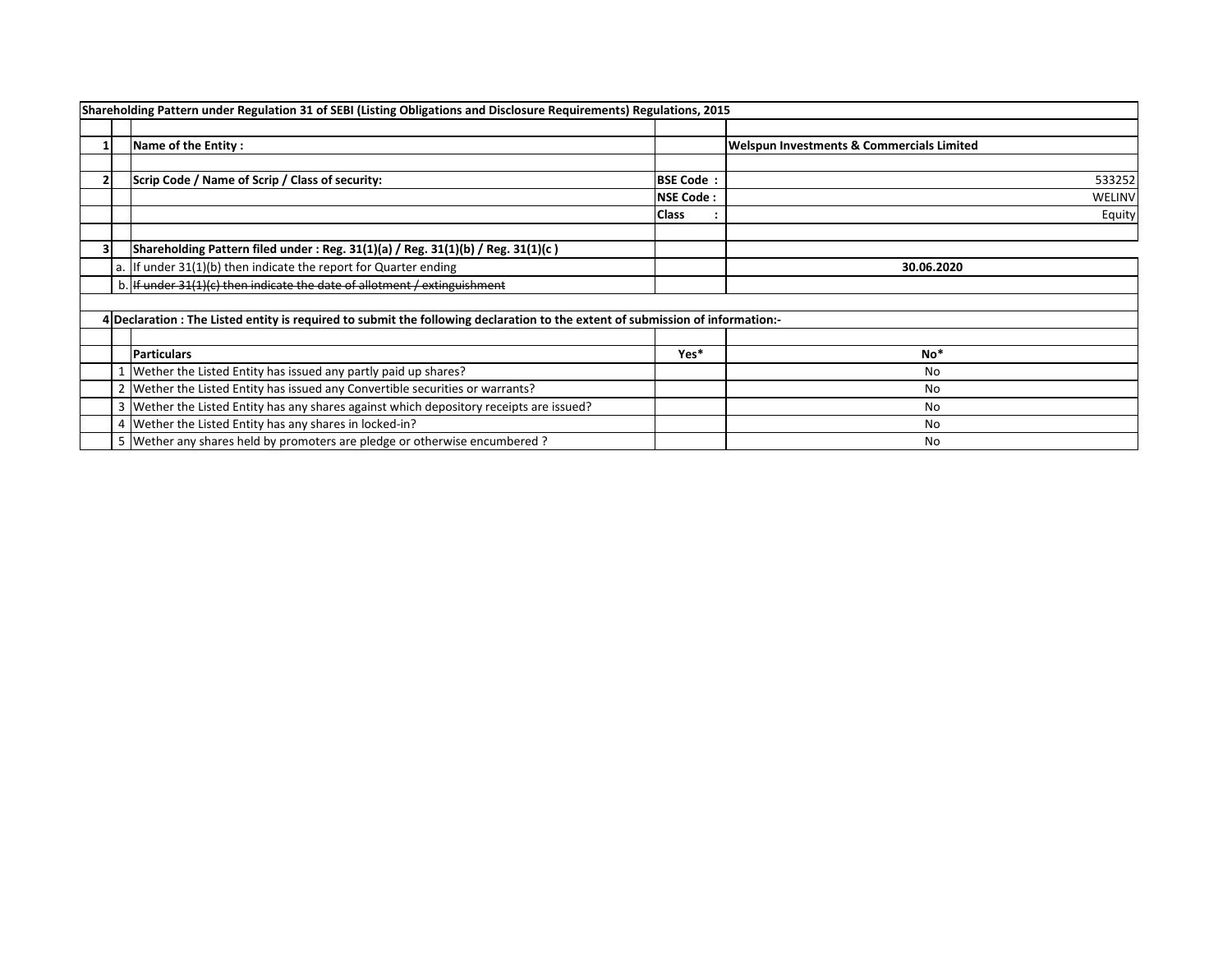| Table I- Summary Statement holding of specified securities |                           |              |                                       |                                         |              |               |                                          |                                     |           |                                                          |                                   |                             |                        |               |                     |                      |                         |
|------------------------------------------------------------|---------------------------|--------------|---------------------------------------|-----------------------------------------|--------------|---------------|------------------------------------------|-------------------------------------|-----------|----------------------------------------------------------|-----------------------------------|-----------------------------|------------------------|---------------|---------------------|----------------------|-------------------------|
| Category                                                   | Category of               |              | Number of No. of fully paid up equity | No of partly paid up equity shares held | No of Shares | Total nos, of | Shareholding as a                        |                                     |           | Number of Voting Rights held in each class of securities |                                   | No. of Shares               | Shareholding as a %    |               | Number of Locked-in | Number of Shares     | Number of equity shares |
| (i)                                                        | Shareholder               | Shareholders | shares held                           | (v)                                     | underlying   | Shares held   | % of total no, of                        |                                     | (ix)      |                                                          |                                   | Underlying<br>assuming full |                        | <b>Shares</b> |                     | pledged or otherwise | held in dematerialized  |
|                                                            | (i)                       | (iii)        | (iv)                                  |                                         | Depository   |               | $(vii)=(iv)+(v)+(vi)$ shares (calculated |                                     |           |                                                          |                                   | Outstanding                 | conversion of          |               | (xii)               | encumbered (xiii)    | form                    |
|                                                            |                           |              |                                       |                                         | Receipts     |               | as per SCRR, 1957)                       |                                     |           |                                                          |                                   | convertible                 | convertible securities |               |                     |                      | (xiv)                   |
|                                                            |                           |              |                                       |                                         | (vi)         |               | (viii)                                   | No of Voting Rights<br>Total as a % |           |                                                          | securities<br>(as a percentage of |                             | No.                    |               | No.                 |                      |                         |
|                                                            |                           |              |                                       |                                         |              |               | As a % of                                |                                     |           |                                                          | of                                | (including                  | diluted share capital) | (a)           | As a % of           | As a % of<br>(a)     |                         |
|                                                            |                           |              |                                       |                                         |              |               | $(A+B+C2)$                               |                                     |           |                                                          | $(A+B+C)$                         | warrants)                   | $(xi)=(vii)+(x)$       |               | total shares        | total shares         |                         |
|                                                            |                           |              |                                       |                                         |              |               |                                          |                                     |           |                                                          |                                   | (x)                         | As a % of $(A+B+C2)$   |               | held                | held                 |                         |
|                                                            |                           |              |                                       |                                         |              |               |                                          | Class : Equity                      | Class: NA | Total                                                    |                                   |                             |                        |               |                     | (b)                  |                         |
| (A)                                                        | Promoter &                |              |                                       |                                         |              |               |                                          |                                     |           |                                                          |                                   |                             |                        |               |                     |                      |                         |
|                                                            | <b>Promoter Group</b>     |              | 27, 25, 574                           |                                         |              | 27,25,574     | 74.58                                    | 27, 25, 574                         |           | 27, 25, 574                                              | 74.58                             |                             | 74.58                  |               |                     |                      | 27, 25, 574             |
| (B)                                                        | Public                    | 15,128       | 9,28,902                              |                                         |              | 9,28,902      | 25.42                                    | 9.28.902                            |           | 9,28,902                                                 | 25.42                             |                             | 25.42                  |               | $\sim$              | <b>NA</b>            | 9,03,90                 |
| (C)                                                        | Non-Promoter-             |              |                                       |                                         |              |               |                                          |                                     |           |                                                          |                                   |                             |                        |               |                     |                      |                         |
|                                                            | Non Public                | $\sim$       |                                       |                                         | $\sim$       |               | . .                                      |                                     | $\sim$    | $\sim$                                                   |                                   |                             |                        |               | $\sim$              | <b>NA</b>            |                         |
|                                                            | $(C 1)$ Shares underlying |              |                                       |                                         |              |               |                                          |                                     |           |                                                          |                                   |                             |                        |               |                     |                      |                         |
|                                                            | <b>DRs</b>                | $\sim$       |                                       |                                         |              |               | <b>NA</b>                                |                                     |           |                                                          |                                   |                             | <b>NA</b>              |               |                     | <b>NA</b>            |                         |
|                                                            | (C 2) Shares held by      |              |                                       |                                         |              |               |                                          |                                     |           |                                                          |                                   |                             |                        |               |                     |                      |                         |
|                                                            | <b>Employee Trusts</b>    | $\sim$       |                                       |                                         | $\sim$       |               | . .                                      |                                     |           |                                                          | $\sim$                            |                             |                        | . .           | $\sim$              | <b>NA</b>            |                         |
|                                                            | Total                     | 15,134       | 36,54,476                             |                                         | $\sim$       | 36,54,476     | 100.00                                   | 36,54,476                           |           | 36,54,476                                                | 100.00                            | $\sim$                      | 100.00                 |               | $\sim$              | $\sim$               | 36,29,474               |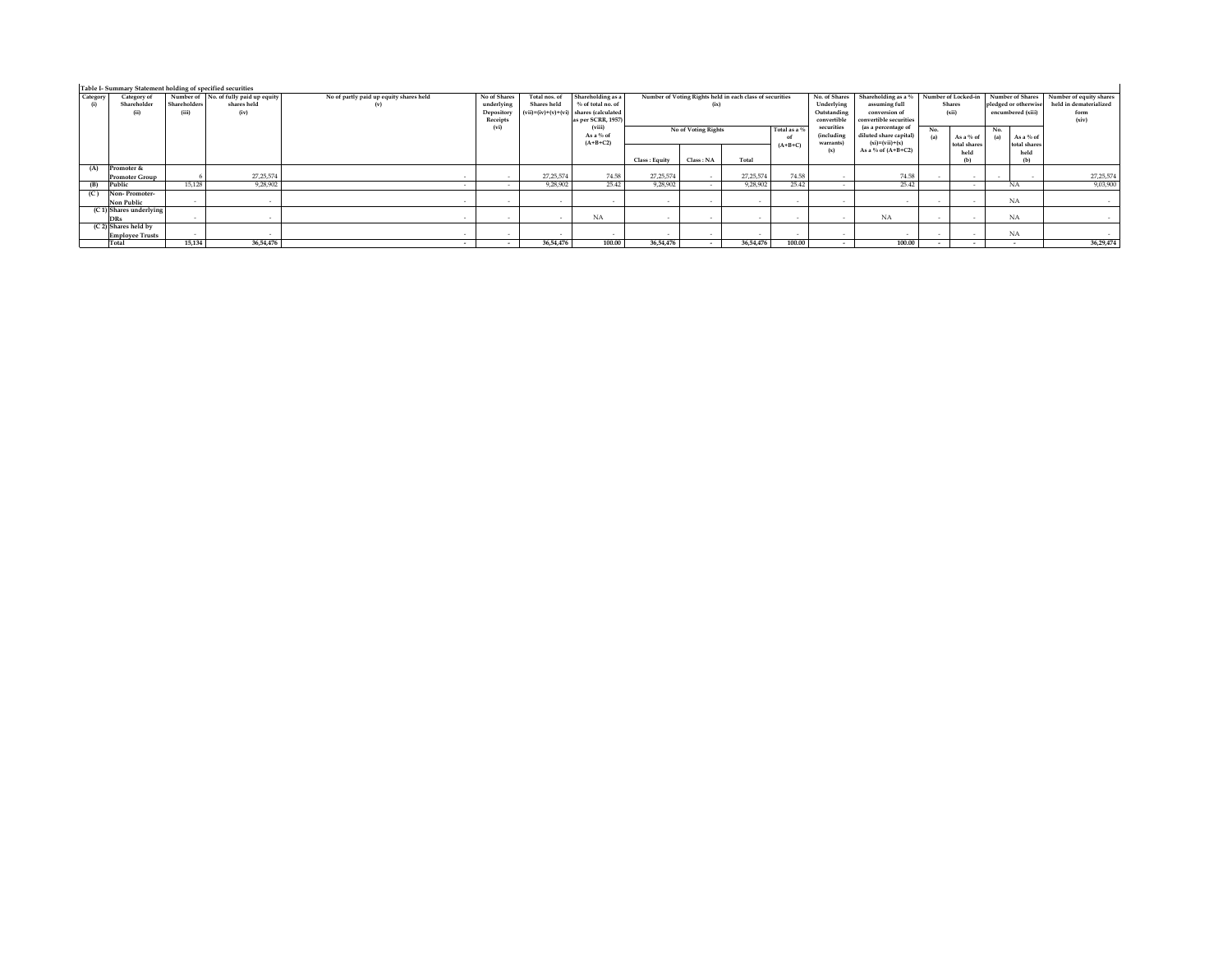| Category<br>(i) | Category of<br><b>Shareholder</b><br>(ii)                        |            | Number of<br>Shareholders<br>(iii) |                                        | No of partly                         | No of Shares                             | Total nos, of                        | Shareholding as a %<br>of total no, of share       |               | (ix)                | Number of Voting Rights held in each class of securities |                 | No. of Shares<br>Underlying<br>Outstanding | Shareholding as a %<br>assuming full<br>conversion of                  |        | Number of Locked-in Shares<br>(xii) |      | Number of Shares pledged or<br>otherwise encumbered (xiii) | Number of equity                                  |
|-----------------|------------------------------------------------------------------|------------|------------------------------------|----------------------------------------|--------------------------------------|------------------------------------------|--------------------------------------|----------------------------------------------------|---------------|---------------------|----------------------------------------------------------|-----------------|--------------------------------------------|------------------------------------------------------------------------|--------|-------------------------------------|------|------------------------------------------------------------|---------------------------------------------------|
|                 |                                                                  | PAN Number |                                    | No of Fully paid up equity shares held | paid up equity<br>shares held<br>(v) | nderlying Depository<br>Receipts<br>(vi) | Shares held<br>$(vii)=(iv)+(v)+(vi)$ | (calculated as per<br><b>SCRR, 1957)</b><br>(viii) |               | No of Voting Rights |                                                          | Total as a % of | convertible<br>securities<br>(including    | convertible securities<br>(as a percentage of<br>iluted share capital) | No.    | As a % of total shares held         | No.  | As a % of total                                            | shares held in<br>dematerialized<br>form<br>(xiv) |
|                 |                                                                  |            |                                    |                                        |                                      |                                          |                                      | As a % of (A+B+C2)                                 | Class: Equity | Class egy           | Total                                                    | $(A+B+C)$       | warrants)<br>(x)                           | $(xi)=(vii)+(x)$<br>As a % of (A+B+C2)                                 | (a)    | (b)                                 | (a)  | shares held<br>(b)                                         |                                                   |
|                 | $\Omega$                                                         | m          | <b>III</b> )                       | (IV)                                   | (V)                                  | (VI)                                     |                                      |                                                    |               |                     |                                                          |                 |                                            |                                                                        |        |                                     |      |                                                            |                                                   |
|                 | Indian                                                           |            |                                    |                                        |                                      |                                          |                                      |                                                    |               |                     |                                                          |                 |                                            |                                                                        |        |                                     |      |                                                            |                                                   |
| (a)             | Individuals/Hindu undivided<br>Family                            |            |                                    | 27.25.574                              |                                      |                                          | 27.25.574                            | 74.58                                              | 27.25.574     |                     | 27.25.574                                                | 74.58           |                                            | 74.58                                                                  |        | $\sim$                              |      |                                                            | 27.25.574                                         |
|                 | (i) Balkrishan Gopiram Goenka                                    | AAATW3935E |                                    | 26,80,608                              |                                      |                                          | 26,80,608                            | 73.35                                              | 26,80,608     |                     | 26,80,608                                                | 73.35           |                                            | 73.35                                                                  |        |                                     |      |                                                            | 26,80,608                                         |
|                 | (ii) Dipali Balkrishan Goenka                                    | AEOPG4886L |                                    | 32.728                                 |                                      |                                          | 32.728                               | 0.90                                               | 32.728        |                     | 32.728                                                   | 0.90            |                                            | 0.90                                                                   | . .    | . .                                 |      |                                                            | 32.728                                            |
|                 | (iii) Radhika Balkrishan Goenka                                  | ANEPG0498F |                                    | 9.130                                  |                                      |                                          | 9.130                                | 0.25                                               | 9.130         |                     | 9.130                                                    | 0.25            |                                            | 0.25                                                                   | . .    | $\sim$                              |      | $\sim$                                                     | 9.130                                             |
|                 | (iv) Balkrishan Gopiram Goenka                                   | AEOPG4891D |                                    | 2,229                                  |                                      |                                          | 2,229                                | 0.06                                               | 2.229         |                     | 2,229                                                    | 0.06            |                                            | 0.06                                                                   | . .    | $\sim$                              |      |                                                            | 2.229                                             |
|                 | (v) Balkrishan Goenka (HUF)                                      | AACHB9482P |                                    | 878                                    |                                      |                                          | 878                                  | 0.02                                               | 878           |                     | 878                                                      | 0.02            |                                            | 0.02                                                                   |        | $\sim$                              |      |                                                            | 878                                               |
|                 | (vi) Rajesh R. Mandawewala                                       | AACPM2601D |                                    |                                        | $\sim$                               | <b>Service</b>                           |                                      | 0.00                                               |               | $\sim$              |                                                          | 0.00            |                                            | 0.00                                                                   | $\sim$ | $\sim$                              | - 10 | $\sim$                                                     |                                                   |
| (b)             | Central Government / State<br>Sovernment (s)                     |            |                                    |                                        |                                      |                                          |                                      | . .                                                |               |                     |                                                          | - 3             |                                            |                                                                        |        | $\sim$                              |      |                                                            |                                                   |
| (c)             | Financial Institutions/ Banks                                    |            | . .                                | . .                                    | $\sim$                               |                                          | . .                                  | $\sim$                                             | $\sim$        |                     | $\sim$                                                   | . .             |                                            | $\sim$                                                                 |        | $\sim$                              |      | $\sim$                                                     |                                                   |
| (d)             | Any Other (specify)                                              |            |                                    |                                        |                                      |                                          | . .                                  | $\sim$                                             | $\sim$        |                     | . .                                                      | $\sim$          |                                            | . .                                                                    |        | $\overline{\phantom{a}}$            |      | $\sim$                                                     | $\sim$                                            |
|                 | <b>Bodies Corporate</b>                                          |            |                                    | $\sim$                                 |                                      |                                          |                                      | $\sim$                                             | $\sim$        |                     | $\sim$                                                   | $\sim$          |                                            | $\sim$                                                                 | $\sim$ | $\sim$                              |      | $\sim$                                                     | $\sim$                                            |
|                 | Sub-Total (A)(1)                                                 |            |                                    | 27.25.574                              | -                                    |                                          | 27.25.574                            | $\sim$<br>74.58                                    | 27.25.574     |                     | 27, 25, 574                                              | $\sim$          |                                            |                                                                        |        |                                     |      |                                                            | $\sim$<br>27.25.574                               |
|                 |                                                                  |            |                                    |                                        | $\sim$                               | $\sim$                                   |                                      |                                                    |               |                     |                                                          | 74.58           |                                            | 74.58                                                                  |        |                                     |      | $\sim$                                                     |                                                   |
|                 | 2 Foreign                                                        |            |                                    |                                        |                                      |                                          |                                      |                                                    |               |                     |                                                          |                 |                                            |                                                                        |        |                                     |      |                                                            |                                                   |
|                 | Sub-Total (A)(2)                                                 |            | $\sim$                             | $\sim$                                 | $\sim$                               | $\sim$                                   |                                      | $\sim$                                             | $\sim$        |                     | $\sim$                                                   | $\sim$          |                                            | . .                                                                    |        |                                     |      |                                                            |                                                   |
|                 | <b>Total Shareholding of Promoter</b><br>and Promoter Group (A)= |            |                                    |                                        |                                      |                                          |                                      |                                                    |               |                     |                                                          |                 |                                            |                                                                        |        |                                     |      |                                                            |                                                   |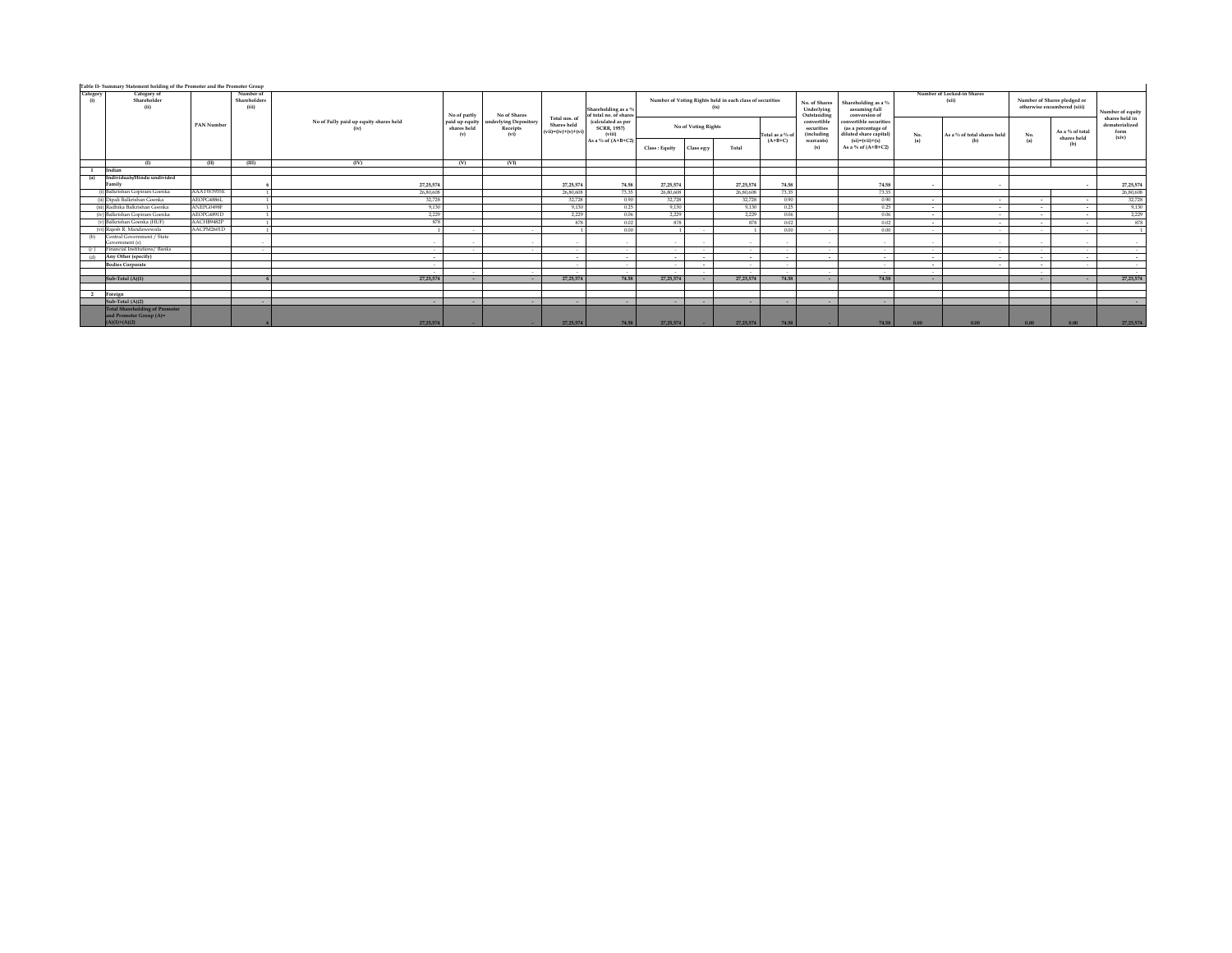|                 | Table III- Summary Statement holding of Public Shareholder                          |               |                       |                                                |                                      |                                                     |                                                           |                                                    |                |                     |                                                                  |              |                                                               |                                                                                       |                                     |                                |     |                                                               |                                    |
|-----------------|-------------------------------------------------------------------------------------|---------------|-----------------------|------------------------------------------------|--------------------------------------|-----------------------------------------------------|-----------------------------------------------------------|----------------------------------------------------|----------------|---------------------|------------------------------------------------------------------|--------------|---------------------------------------------------------------|---------------------------------------------------------------------------------------|-------------------------------------|--------------------------------|-----|---------------------------------------------------------------|------------------------------------|
|                 |                                                                                     |               | Number of             |                                                | No of partly                         | No of                                               |                                                           | Shareholding as a % o<br>total no. of shares       |                |                     | Number of Voting Rights held in each class of securities<br>(ix) |              | No. of Shares<br>Underlying                                   | Shareholding as a $\%$<br>assuming full conversion of<br>convertible securities (as a | Number of Locked-in Shares<br>(xii) |                                |     | Number of Shares pledged<br>or otherwise encumbered<br>(xiii) | Number of equity<br>shares held in |
| Category<br>(i) | Category of<br>Shareholder<br>(ii)                                                  | PAN Number    | Shareholders<br>(iii) | No of Fully paid up equity shares held<br>(iv) | paid up<br>equity shares<br>held (v) | Shares<br>underlying<br>Depository<br>Receipts (vi) | <b>Total nos, of Shares</b><br>held $(vii)=(iv)+(v)+(vi)$ | (calculated as per<br><b>SCRR, 1957)</b><br>(viii) |                | No of Voting Rights |                                                                  | Total as a 9 | Outstanding<br>convertible securities<br>(including warrants) | percentage of diluted share<br>capital)<br>$(xi)=(vii)+(x)$                           | No.                                 | As a % of total<br>shares held | No. | As a % of<br>total shares                                     | dematerialized<br>form             |
|                 |                                                                                     |               |                       |                                                |                                      |                                                     |                                                           | As a % of $(A+B+C2)$                               | Class : Equity | Class eg:y          | Total                                                            | of $(A+B+C)$ | (x)                                                           | As a % of (A+B+C2)                                                                    | (a) LOCKED                          | (b)                            | (a) | held<br>(b)                                                   | (xiv)                              |
|                 | (1)                                                                                 | (II)          | (III)                 | (IV)                                           | (V)                                  | (VI)                                                |                                                           |                                                    |                |                     |                                                                  |              |                                                               |                                                                                       |                                     |                                |     |                                                               |                                    |
| $\mathbf{1}$    | Institutions                                                                        |               |                       |                                                |                                      |                                                     |                                                           |                                                    |                |                     |                                                                  |              |                                                               |                                                                                       |                                     |                                |     |                                                               |                                    |
| (a)             | Mutual Funds                                                                        |               |                       | 221                                            |                                      | $\sim$                                              | 221                                                       | 0.01                                               | 221            |                     | 221                                                              | 0.01         | $\sim$                                                        | 0.01                                                                                  | $\sim$                              | $\sim$                         |     | NA                                                            |                                    |
| (b)             | Venture Capital Funds                                                               |               |                       | $\sim$                                         |                                      | $\sim$                                              | $\sim$                                                    | $\sim$                                             | $\sim$         |                     |                                                                  |              | $\sim$                                                        | $\sim$                                                                                | $\sim$                              | $\sim$                         |     | NA                                                            | $\sim$                             |
| (c)             | Alternate Investment Funds                                                          |               | $\sim$                | $\sim$                                         |                                      | $\sim$                                              | $\sim$                                                    | $\sim$                                             | $\sim$         |                     | $\sim$                                                           | $\sim$       | $\sim$                                                        | $\sim$                                                                                | $\sim$                              | $\sim$                         |     | NA                                                            | $\sim$                             |
| (d)             | Foreign Venture Capital Investors                                                   |               |                       | $\sim$                                         |                                      |                                                     | $\sim$                                                    | $\sim$                                             | $\sim$         |                     | $\sim$                                                           |              | $\sim$                                                        | $\sim$                                                                                |                                     | $\sim$                         |     | NA                                                            | $\sim$                             |
|                 | (e) Foreign Portfolio Investors                                                     |               |                       |                                                |                                      | $\sim$                                              | $\sim$                                                    | $\sim$                                             |                |                     |                                                                  |              | $\sim$                                                        |                                                                                       |                                     | $\sim$                         |     | NA                                                            |                                    |
| (f)             | Financial Institutions/Banks                                                        |               |                       | 1.577                                          |                                      | $\sim$                                              | 1.577                                                     | 0.04                                               | 1.577          |                     | 1,577                                                            | 0.04         | $\sim$                                                        | 0.04                                                                                  |                                     | $\sim$                         |     | NA.                                                           | 1,567                              |
|                 | (e) Insurance Companies                                                             |               |                       |                                                |                                      | $\sim$                                              | $\sim$                                                    | $\sim$                                             | $\sim$         |                     |                                                                  | $\sim$       | $\sim$                                                        | $\sim$                                                                                | $\sim$                              | $\sim$                         |     | NA                                                            | $\sim$                             |
| (h)             | Provident Funds / Pension Funds                                                     |               |                       | $\sim$                                         |                                      | $\sim$                                              | $\sim$                                                    | $\sim$                                             | $\sim$         |                     | $\sim$                                                           |              | $\sim$                                                        | $\sim$                                                                                |                                     | $\sim$                         |     | NA                                                            | $\sim$                             |
| (i)             | Any Other (specify)                                                                 |               |                       |                                                |                                      |                                                     | $\sim$                                                    | $\sim$                                             | $\sim$         |                     | $\sim$                                                           |              |                                                               | $\sim$                                                                                |                                     | $\sim$                         |     | NA                                                            | $\sim$                             |
|                 | Sub-Total (B)(1)                                                                    |               |                       | 1,798                                          |                                      |                                                     | 1,798                                                     | 0.05                                               | 1,798          |                     | 1,798                                                            | 0.05         |                                                               | 0.05                                                                                  |                                     |                                |     |                                                               | 1,571                              |
|                 | i. Individual shareholders holding nominal share capital up to Rs.<br>2 lakhs.      |               | 14,429                | 2,39,565                                       |                                      |                                                     | 2.39.565                                                  | 6.56                                               | 2,39,565       |                     | 2,39,565                                                         | 6.56         |                                                               | 6.56                                                                                  |                                     |                                |     | NA                                                            | 2,16,027                           |
|                 | ii. Individual shareholders holding nominal share capital in excess<br>Rs. 2 lakhs. |               |                       | 5,56,624                                       |                                      |                                                     | 5,56,624                                                  | 15.23                                              | 5,56,624       |                     | 5,56,224                                                         | 15.22        |                                                               | 15.23                                                                                 |                                     |                                |     | NA                                                            | 5,56,624                           |
|                 | Anmol Sekhri                                                                        | ALHPS9957L    | $\mathbf{u}$          | 36,910                                         |                                      |                                                     | 36,910                                                    | 1.01                                               | 36,910         |                     | 36,910                                                           | 1.01         |                                                               | 1.01                                                                                  |                                     |                                |     | NA                                                            | 36,910                             |
|                 | Anui Premkumar Agarwal                                                              | A ABP A 7439F | $\mathbf{1}$          | 52,440                                         |                                      |                                                     | 52,440                                                    | 1.43                                               | 52,440         |                     | 52,440                                                           | 1.43         |                                                               | 1.43                                                                                  |                                     |                                |     |                                                               | 52,440                             |
|                 | Gauray N Lodha                                                                      | ABDPL7329P    |                       | 37.236                                         |                                      |                                                     | 37,236                                                    | 1.02                                               | 37,236         |                     | 37,236                                                           | 1.02         |                                                               |                                                                                       |                                     |                                |     |                                                               | 37,236                             |
|                 | Goni Kishan Malani                                                                  | AAPPM3322C    |                       | 62,244                                         |                                      |                                                     | 62.244                                                    | 1.70                                               | 62.244         |                     | 62,244                                                           | 1.70         |                                                               | 1.70                                                                                  |                                     |                                |     | NA                                                            | 62,244                             |
|                 | Meenadevi Surendrakumar Agarwal                                                     | AABPA0543R    | $\mathbf{1}$          | 48.477                                         |                                      |                                                     | 48.477                                                    | 1.33                                               | 48,477         |                     | 48,477                                                           | 1.33         |                                                               | 1.33                                                                                  |                                     | $\sim$                         |     | NA                                                            | 48,477                             |
|                 | Mukesh Raghunathmal Chandan                                                         | AECPC6740D    | $\mathbf{1}$          | 52.135                                         |                                      |                                                     | 52,135                                                    | 1.43                                               | 52,135         |                     | 52,135                                                           | 1.43         |                                                               | 1.43                                                                                  |                                     | $\sim$                         |     | <b>NA</b>                                                     | 52,135                             |
|                 | Raghay V Karol                                                                      | ANPLK02281    | $\mathbf{1}$          | 50.179                                         |                                      |                                                     | 50.179                                                    | 1.37                                               | 50,179         |                     | 50.179                                                           |              |                                                               |                                                                                       |                                     |                                |     |                                                               | 50,179                             |
|                 | Surendrakumar Balkrishandas Agarwal                                                 | AABPA7889C    | $\mathbf{1}$          | 62,648                                         |                                      |                                                     | 62,648                                                    | 1.71                                               | 62,648         |                     | 62,648                                                           | 1.71         |                                                               | 1.71                                                                                  |                                     | $\sim$                         |     | NA                                                            | 62,648                             |
|                 | Sudha Premkumar Agarwal                                                             | AABPA0542O    |                       | 60,039                                         |                                      |                                                     | 60,039                                                    | 1.64                                               | 60,039         |                     | 60,039                                                           | 1.64         |                                                               | 1.64                                                                                  |                                     | $\overline{\phantom{a}}$       |     | NA                                                            | 60,039                             |
|                 | Suresh Manakchand Paharia                                                           | AABPP1727A    |                       | 38,172                                         |                                      |                                                     | 38.172                                                    | 1.04                                               | 38,172         |                     | 38.17                                                            | 1.04         |                                                               | 1.04                                                                                  |                                     |                                |     | NA.                                                           | 38,172                             |
| (b)             | NBFCs registered with RBI                                                           |               |                       |                                                | $\sim$                               | $\sim$                                              |                                                           | 0.00                                               |                |                     |                                                                  | 0.00         | $\sim$                                                        | 0.00                                                                                  | $\sim$                              | $\sim$                         |     | NA.                                                           |                                    |
|                 | (c) Employee Trusts                                                                 |               | $\sim$                | $\sim$                                         | $\sim$                               | $\sim$                                              | $\sim$                                                    | $\sim$                                             | $\sim$         | $\sim$              |                                                                  | $\sim$       | $\sim$                                                        | $\sim$                                                                                | $\sim$                              | $\sim$                         |     | <b>NA</b>                                                     | $\sim$                             |
| (d)             | Overseas Depositories<br>(holding DRs) (balancing figure)                           |               |                       | $\sim$                                         |                                      |                                                     |                                                           |                                                    |                |                     |                                                                  |              |                                                               | $\overline{\phantom{a}}$                                                              |                                     |                                |     | NA                                                            | $\sim$                             |
|                 | (e) Any Other (specify)                                                             |               | 679                   | 1.30.908                                       | $\sim$                               | $\sim$                                              | 1.30.908                                                  | 3.58                                               | 1,30,908       |                     | 1,30,908                                                         | 3.58         | $\sim$                                                        | 3.58                                                                                  | $\sim$                              | $\sim$                         |     |                                                               | 1,29,671                           |
|                 | Hindu Undivided Family                                                              |               | 165                   | 35.284                                         |                                      | $\sim$                                              | 35.284                                                    | 0.97                                               | 35.284         |                     | 35.284                                                           | 0.97         | $\sim$                                                        | 0.97                                                                                  | $\sim$                              | $\sim$                         |     | NA                                                            | 35,284                             |
|                 | Non Resident Indians (Non Repat)                                                    |               | 70                    | 3.035                                          | $\sim$                               | $\sim$                                              | 3.035                                                     | 0.08                                               | 3.035          |                     | 3.035                                                            | 0.08         | $\sim$                                                        | 0.08                                                                                  | $\sim$                              | $\sim$                         |     | NA                                                            | 3,035                              |
|                 | Non Resident Indians (Repat)                                                        |               | 299                   | 5.844                                          |                                      |                                                     | 5.844                                                     | 0.16                                               | 5.844          |                     | 5,844                                                            | 0.16         | $\overline{\phantom{a}}$                                      | 0.16                                                                                  |                                     | $\sim$                         |     | NA                                                            | 4,943                              |
|                 | <b>Unclaimed Shares</b>                                                             |               | $\mathbf{1}$          | 4.510                                          |                                      | $\sim$                                              | 4.510                                                     | 0.12                                               | 4,510          |                     | 4.510                                                            | 0.12         | $\sim$                                                        | 0.12                                                                                  | $\sim$                              | $\sim$                         |     | NA                                                            | 4,510                              |
|                 | <b>Clearing Members</b>                                                             |               | 17                    | 1,671                                          |                                      |                                                     | 1,671                                                     | 0.05                                               | 1,671          |                     | 1,671                                                            | 0.05         | $\overline{\phantom{a}}$                                      | 0.05                                                                                  |                                     | $\sim$                         |     | NA                                                            | 1,671                              |
|                 | <b>Bodies Corporate</b>                                                             |               | 127                   | 80.564                                         |                                      | $\sim$                                              | 80,564                                                    | 2.20                                               | 80,564         |                     | 80,564                                                           | 2.20         | $\sim$                                                        | 2.20                                                                                  |                                     | $\sim$                         |     | <b>NA</b>                                                     | 80,228                             |
|                 | Sub-Total (B)(3)                                                                    |               | 15,121                | 9,27,104                                       | $\sim$                               | $\overline{\phantom{a}}$                            | 9.27.104                                                  | 25.37                                              | 9,27,104       |                     | 9,26,704                                                         | 25.36        | $\sim$                                                        | 25.37                                                                                 | $\sim$                              | $\sim$                         |     | <b>NA</b>                                                     | 9,02,329                           |
|                 | Total Public Shareholding (B)= (B)(1)+(B)(2)+(B)(3)                                 |               | 15.128                | 9.28.902                                       |                                      |                                                     | 9.28.902                                                  | 25.42                                              | 9.28.902       |                     | 9.28.502                                                         | 25.41        |                                                               | 25.42                                                                                 |                                     |                                |     | <b>NA</b>                                                     | 9.03.900                           |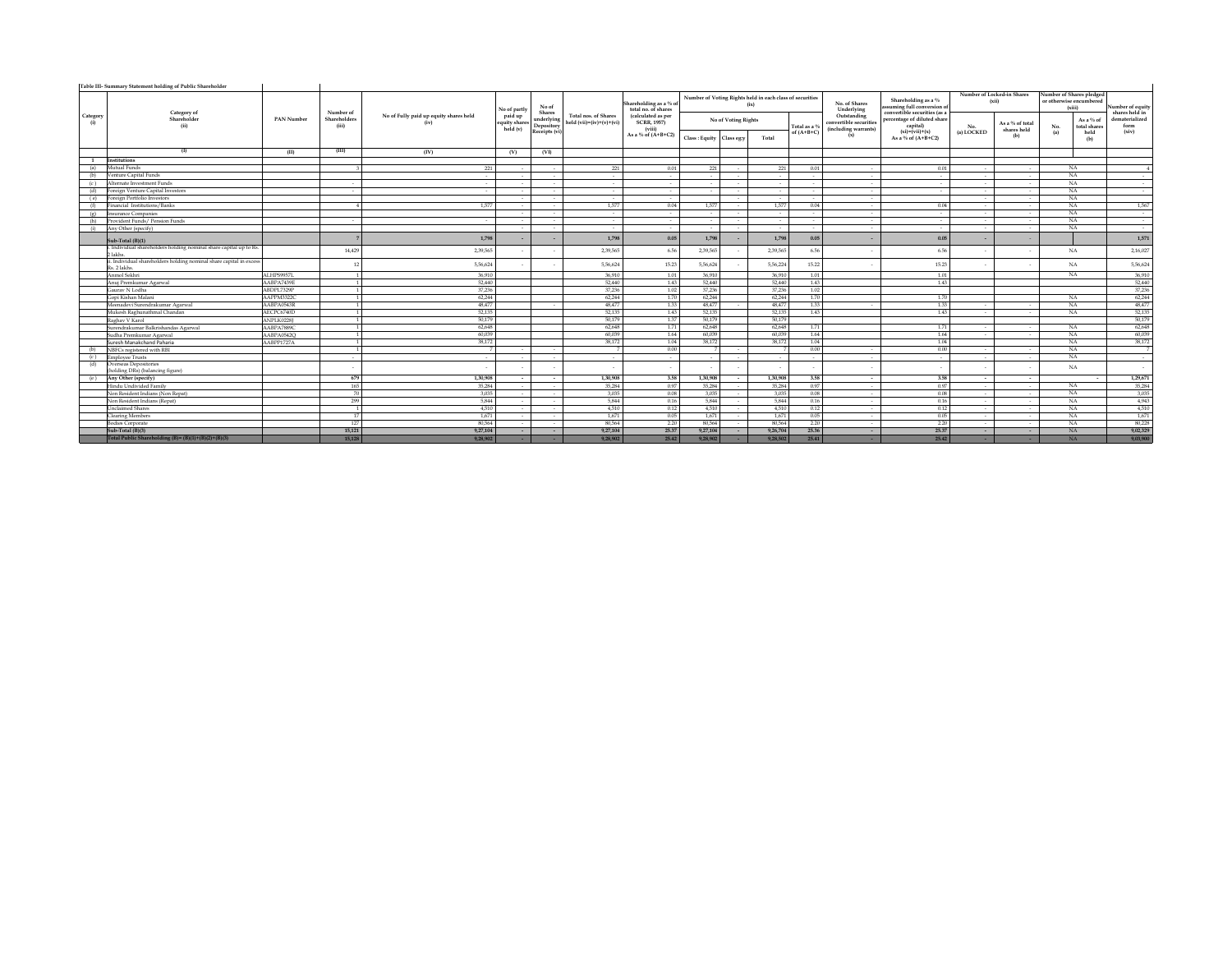|                 | Category of<br>Shareholder (ii)                                                       | Number of<br>Shareholders<br>PAN Number<br>(iii) | No of Fully paid up equity shares held | No of partly<br>paid up equity | No of Shares<br>underlying     | Total nos. of                        | Shareholding as<br>a % of total no.<br>of shares     | Number of Voting Rights held in each class of<br>securities<br>(ix)<br>(calculated as<br>No of Voting Rights | No. of Shares<br>Underlying<br>Outstanding<br>convertible | Shareholding as a %<br>assuming full<br>conversion of<br>convertible securities |                                              | Number of Locked-<br>in Shares<br>(xii)                                                   | Number of Shares<br>pledged or<br>otherwise<br>encumbered (xiii) | Number of<br>equity shares<br>held in       |                                                      |                                 |
|-----------------|---------------------------------------------------------------------------------------|--------------------------------------------------|----------------------------------------|--------------------------------|--------------------------------|--------------------------------------|------------------------------------------------------|--------------------------------------------------------------------------------------------------------------|-----------------------------------------------------------|---------------------------------------------------------------------------------|----------------------------------------------|-------------------------------------------------------------------------------------------|------------------------------------------------------------------|---------------------------------------------|------------------------------------------------------|---------------------------------|
| Category<br>(i) |                                                                                       |                                                  | (iv                                    | shares held<br>(v)             | Depository<br>Receipts<br>(vi) | Shares held<br>$(vii)=(iv)+(v)+(vi)$ | per SCRR, 1957)<br>(viii)<br>As a % of<br>$(A+B+C2)$ | Class: Equity Class eg:v                                                                                     | Total                                                     | Total as a 9<br>of $(A+B+C)$                                                    | securities<br>(including<br>warrants)<br>(x) | (as a percentage of<br>diluted share capital)<br>$(xi)=(vii)+(x)$<br>As a % of $(A+B+C2)$ | No.<br>(a)                                                       | As a % of<br>total<br>shares<br>held<br>(b) | As a $%$<br>of total<br>No.<br>shares<br>(a)<br>held | dematerialized<br>form<br>(xiv) |
|                 | Custodian/DR Holder                                                                   | $\sim$                                           |                                        |                                |                                |                                      |                                                      |                                                                                                              |                                                           |                                                                                 |                                              |                                                                                           |                                                                  |                                             | NA                                                   |                                 |
|                 | <b>Employee Benefit Trust</b><br>(under SEBI (Share based<br><b>Employee Benefit)</b> | . .                                              |                                        | . .                            |                                | $\sim$                               |                                                      |                                                                                                              |                                                           |                                                                                 |                                              |                                                                                           | $\sim$                                                           | $\sim$                                      | NA                                                   |                                 |
|                 | Total Non-Promoter-Non<br><b>Public Shareholding</b><br>$(C) = (C)(1)+(C)(2)$         |                                                  |                                        |                                |                                | -                                    |                                                      |                                                                                                              |                                                           |                                                                                 |                                              |                                                                                           |                                                                  | .                                           | <b>NA</b>                                            |                                 |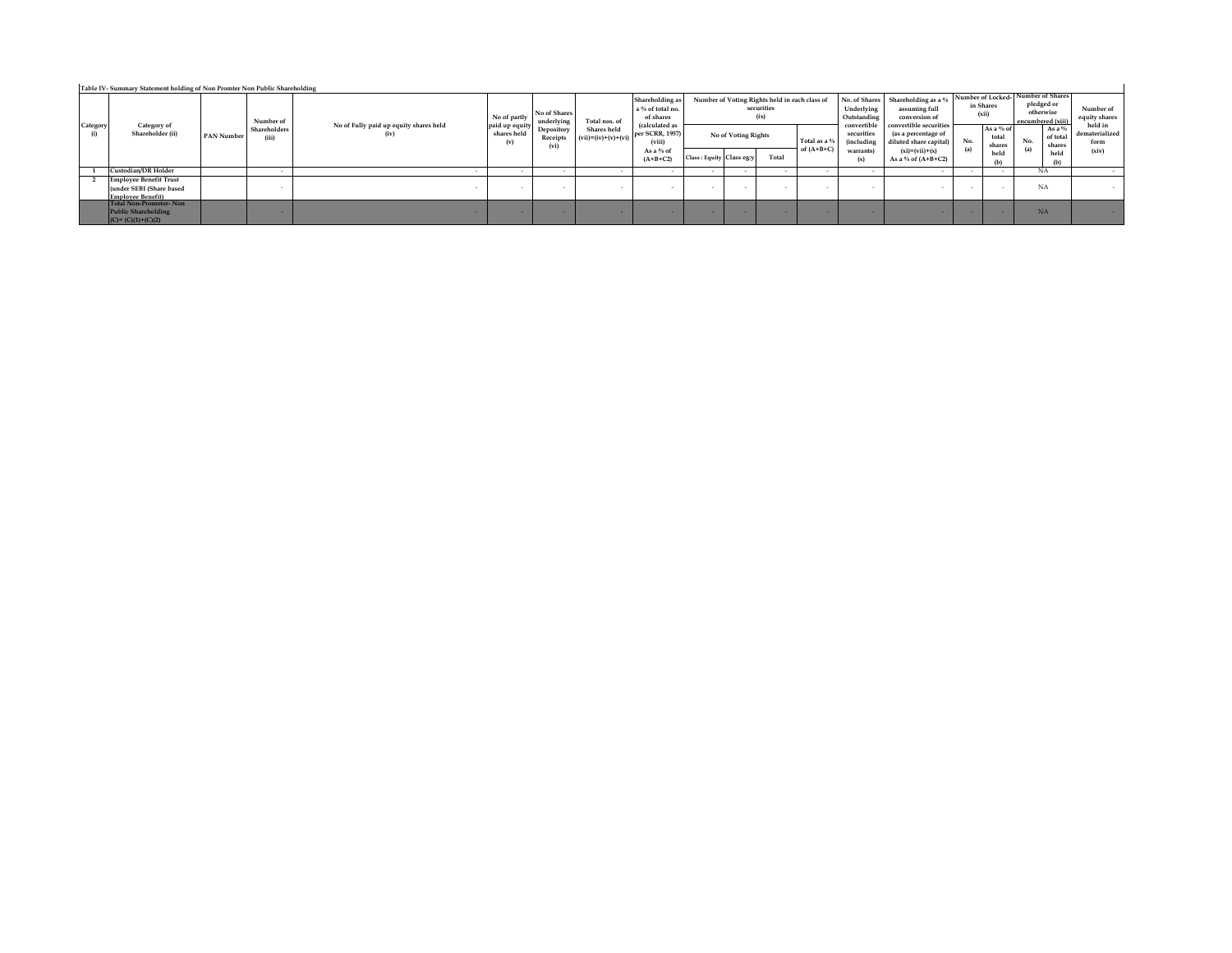|         |                               |         | Details of the SBO                                       |              |                                                                       |        |                    | Details of the registered owner                                                |       |                                                                       |        | Details of holding/exercise of right of the SBO in the |                                                                                    |                                                       |                                                                          |
|---------|-------------------------------|---------|----------------------------------------------------------|--------------|-----------------------------------------------------------------------|--------|--------------------|--------------------------------------------------------------------------------|-------|-----------------------------------------------------------------------|--------|--------------------------------------------------------|------------------------------------------------------------------------------------|-------------------------------------------------------|--------------------------------------------------------------------------|
|         |                               |         |                                                          |              |                                                                       |        |                    |                                                                                |       |                                                                       |        |                                                        | Whether by virtue of:                                                              |                                                       | Date of                                                                  |
| Sr. No. | Name                          | PAN     | Passport No. in case of Nationalit<br>a foreign national | $\mathsf{v}$ | Nationality<br>(Applicable<br>in case of<br>Any other<br>is selected) | Name   | PAN                | Passport<br>No. in case Nationalit <sup>1</sup><br>of a<br>foreign<br>national |       | Nationality<br>(Applicable<br>in case of<br>Any other<br>is selected) | Shares | Voting<br>rights                                       | Rights on<br>distributab<br>le dividend Exercise<br>or any<br>other<br>distributio | Exercise<br>οf<br>of control significant<br>influence | creation /<br>acquisition<br>of<br>significant<br>beneficial<br>interest |
|         | significant beneficial owners |         |                                                          |              |                                                                       |        |                    |                                                                                |       |                                                                       |        |                                                        |                                                                                    |                                                       |                                                                          |
|         | 1 Balkrishan Goenka, PAN      | AEOPG48 |                                                          | India        |                                                                       |        | Balkrishan AAATW39 |                                                                                | India |                                                                       | 73.35  | 0.00                                                   | $0.00$ No                                                                          | <b>No</b>                                             | 30-03-2019                                                               |
|         | AEOPG4891D, Dipali            | 91D     |                                                          |              |                                                                       | Goenka | 35E                |                                                                                |       |                                                                       |        |                                                        |                                                                                    |                                                       |                                                                          |
|         | Goenka, PAN                   |         |                                                          |              |                                                                       |        |                    |                                                                                |       |                                                                       |        |                                                        |                                                                                    |                                                       |                                                                          |
|         | AEOPG4886L, Rajesh            |         |                                                          |              |                                                                       |        |                    |                                                                                |       |                                                                       |        |                                                        |                                                                                    |                                                       |                                                                          |
|         | Mandawewala, PAN              |         |                                                          |              |                                                                       |        |                    |                                                                                |       |                                                                       |        |                                                        |                                                                                    |                                                       |                                                                          |
|         | AACPM2601D                    |         |                                                          |              |                                                                       |        |                    |                                                                                |       |                                                                       |        |                                                        |                                                                                    |                                                       |                                                                          |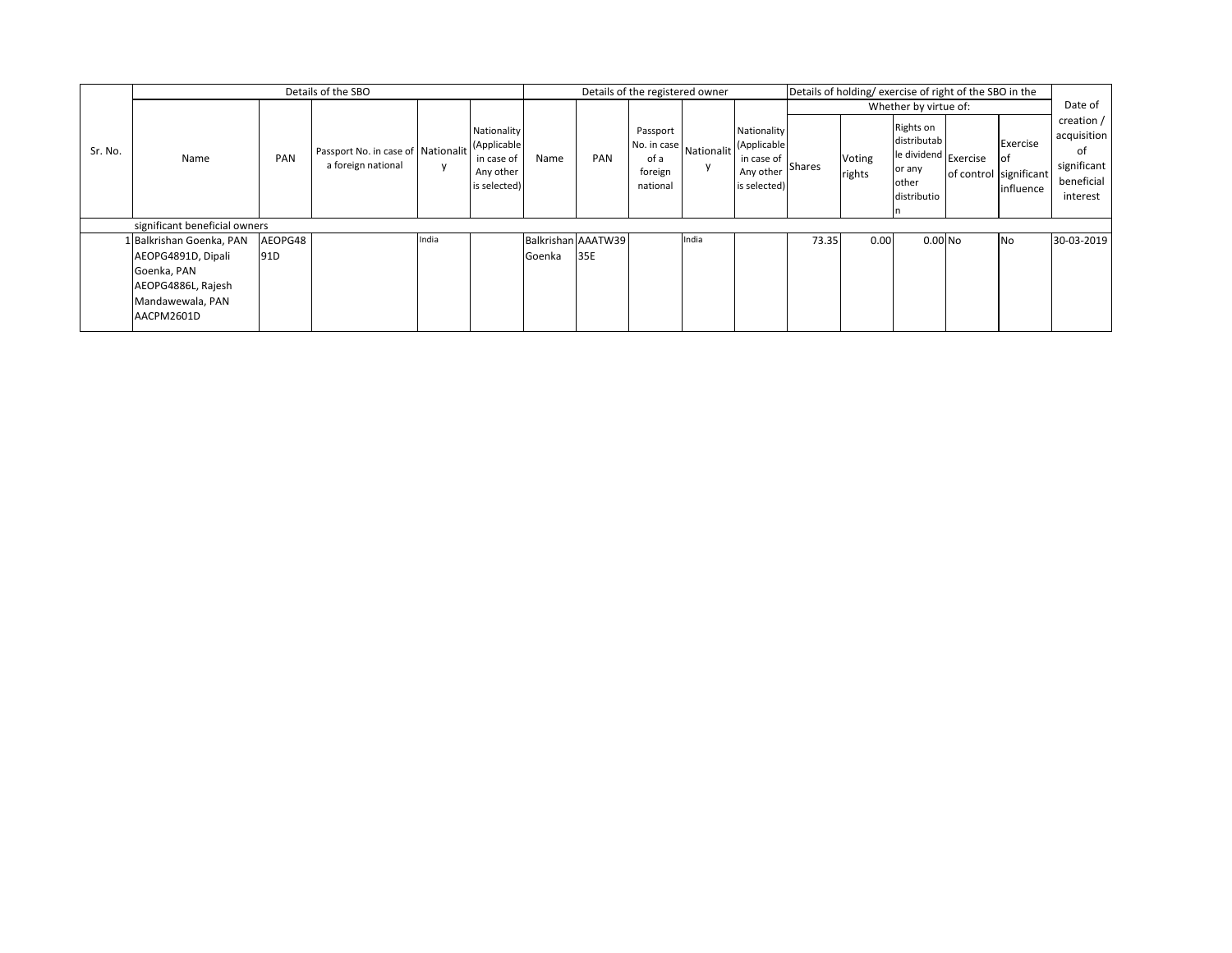| List of Promoter and Promoter Group pursuant to Regulation 31A of the SEBI (Listing Obligations and |                                                             |                                  |  |  |  |  |  |  |  |
|-----------------------------------------------------------------------------------------------------|-------------------------------------------------------------|----------------------------------|--|--|--|--|--|--|--|
|                                                                                                     | <b>Disclosures Requirements) Regulations, 2015</b>          |                                  |  |  |  |  |  |  |  |
| Sr. No.                                                                                             | <b>Name</b>                                                 | <b>Promoter / Promoter Group</b> |  |  |  |  |  |  |  |
|                                                                                                     | 1 Balkrishan Goenka                                         | Promoter                         |  |  |  |  |  |  |  |
|                                                                                                     | 2 Rajesh Mandawewala                                        | Promoter                         |  |  |  |  |  |  |  |
|                                                                                                     | 3 Dipali Goenka                                             | Promoter                         |  |  |  |  |  |  |  |
|                                                                                                     | 4 Welspun Group Master Trust                                | Promoter                         |  |  |  |  |  |  |  |
|                                                                                                     | 5 Radhika Goenka                                            | Promoter Group                   |  |  |  |  |  |  |  |
|                                                                                                     | 6 Vanshika Goenka                                           | Promoter Group                   |  |  |  |  |  |  |  |
|                                                                                                     | <b>7</b> Pratima Mandawewala                                | Promoter Group                   |  |  |  |  |  |  |  |
|                                                                                                     | 8 Ramesh Mandawewala                                        | Promoter Group                   |  |  |  |  |  |  |  |
|                                                                                                     | 9 Sitadevi Mandawewala                                      | Promoter Group                   |  |  |  |  |  |  |  |
|                                                                                                     | 10 Abhishek Mandawewala                                     | Promoter Group                   |  |  |  |  |  |  |  |
|                                                                                                     | 11 Yash Mandawewala                                         | Promoter Group                   |  |  |  |  |  |  |  |
|                                                                                                     | 12 Welspun Corp Limited                                     | Promoter Group                   |  |  |  |  |  |  |  |
|                                                                                                     | 13 Welspun Tradings Limited                                 | Promoter Group                   |  |  |  |  |  |  |  |
|                                                                                                     | 14 Welspun Wasco Coatings Private Limited                   | Promoter Group                   |  |  |  |  |  |  |  |
|                                                                                                     | 15 Welspun Mauritius Holding Limited                        | Promoter Group                   |  |  |  |  |  |  |  |
|                                                                                                     | 16 Welspun Middle East Pipe Company LLC                     | Promoter Group                   |  |  |  |  |  |  |  |
|                                                                                                     | 17 Welspun Middle East Pipe Coatings Company LLC            | Promoter Group                   |  |  |  |  |  |  |  |
|                                                                                                     | 18 Welspun Middle East DMCC                                 | Promoter Group                   |  |  |  |  |  |  |  |
|                                                                                                     | 19 Welspun Tubular LLC                                      | Promoter Group                   |  |  |  |  |  |  |  |
|                                                                                                     | 20 Welspun Global Trade LLC                                 | Promoter Group                   |  |  |  |  |  |  |  |
|                                                                                                     | 21 Welspun Pipes Inc                                        | Promoter Group                   |  |  |  |  |  |  |  |
|                                                                                                     | 22 Welspun India Limited                                    | Promoter Group                   |  |  |  |  |  |  |  |
|                                                                                                     | 23 Nakoda Cotton Industries Private Limited                 | Promoter Group                   |  |  |  |  |  |  |  |
|                                                                                                     | 24 Anjar Integrated Textile Park Developers Private Limited | Promoter Group                   |  |  |  |  |  |  |  |
|                                                                                                     |                                                             |                                  |  |  |  |  |  |  |  |
|                                                                                                     | 25 Welspun Anjar SEZ Limited                                | Promoter Group                   |  |  |  |  |  |  |  |
|                                                                                                     | 26 Welspun Global Brands Limited                            | Promoter Group                   |  |  |  |  |  |  |  |
|                                                                                                     | 27 Welspun Zucchi Textiles Limited                          | <b>Promoter Group</b>            |  |  |  |  |  |  |  |
|                                                                                                     | 28 Welspun Captive Power Generation Limited                 | Promoter Group                   |  |  |  |  |  |  |  |
|                                                                                                     | 29 Koolkanya Private Limited                                | Promoter Group                   |  |  |  |  |  |  |  |
|                                                                                                     | 30 Welspun Flooring Limited                                 | Promoter Group                   |  |  |  |  |  |  |  |
|                                                                                                     | 31 Besa Developers and Infrastructure Private Limited       | Promoter Group                   |  |  |  |  |  |  |  |
|                                                                                                     | 32 Welspun Advanced Materials (India) Limited               | Promoter Group                   |  |  |  |  |  |  |  |
| 33                                                                                                  | Welspun Innovative Products Limited (Previously known as    | <b>Promoter Group</b>            |  |  |  |  |  |  |  |
|                                                                                                     | <b>Welspun Advanced Materials Limited)</b>                  |                                  |  |  |  |  |  |  |  |
| 34                                                                                                  | Welspun Nexgen Inc. USA                                     | <b>Promoter Group</b>            |  |  |  |  |  |  |  |
|                                                                                                     | 35 Welspun USA Inc.                                         | Promoter Group                   |  |  |  |  |  |  |  |
|                                                                                                     | 36 Pure Sense Organics Myanmar Limited                      | Promoter Group                   |  |  |  |  |  |  |  |
| 37                                                                                                  | Welspun Enterprises Limited                                 | Promoter Group                   |  |  |  |  |  |  |  |
| 38                                                                                                  | Welspun Natural Resources Private Limited                   | Promoter Group                   |  |  |  |  |  |  |  |
|                                                                                                     | 39   MSK Projects (Himmatnagar Bypass) Private Limited      | Promoter Group                   |  |  |  |  |  |  |  |
|                                                                                                     | 40   MSK Projects (Kim Mandvi Corridor) Private Limited     | Promoter Group                   |  |  |  |  |  |  |  |
| 41                                                                                                  | <b>ARSS Bus Terminal Private Limited</b>                    | Promoter Group                   |  |  |  |  |  |  |  |
|                                                                                                     | 42 Dewas Waterprojects Works Private Limited                | Promoter Group                   |  |  |  |  |  |  |  |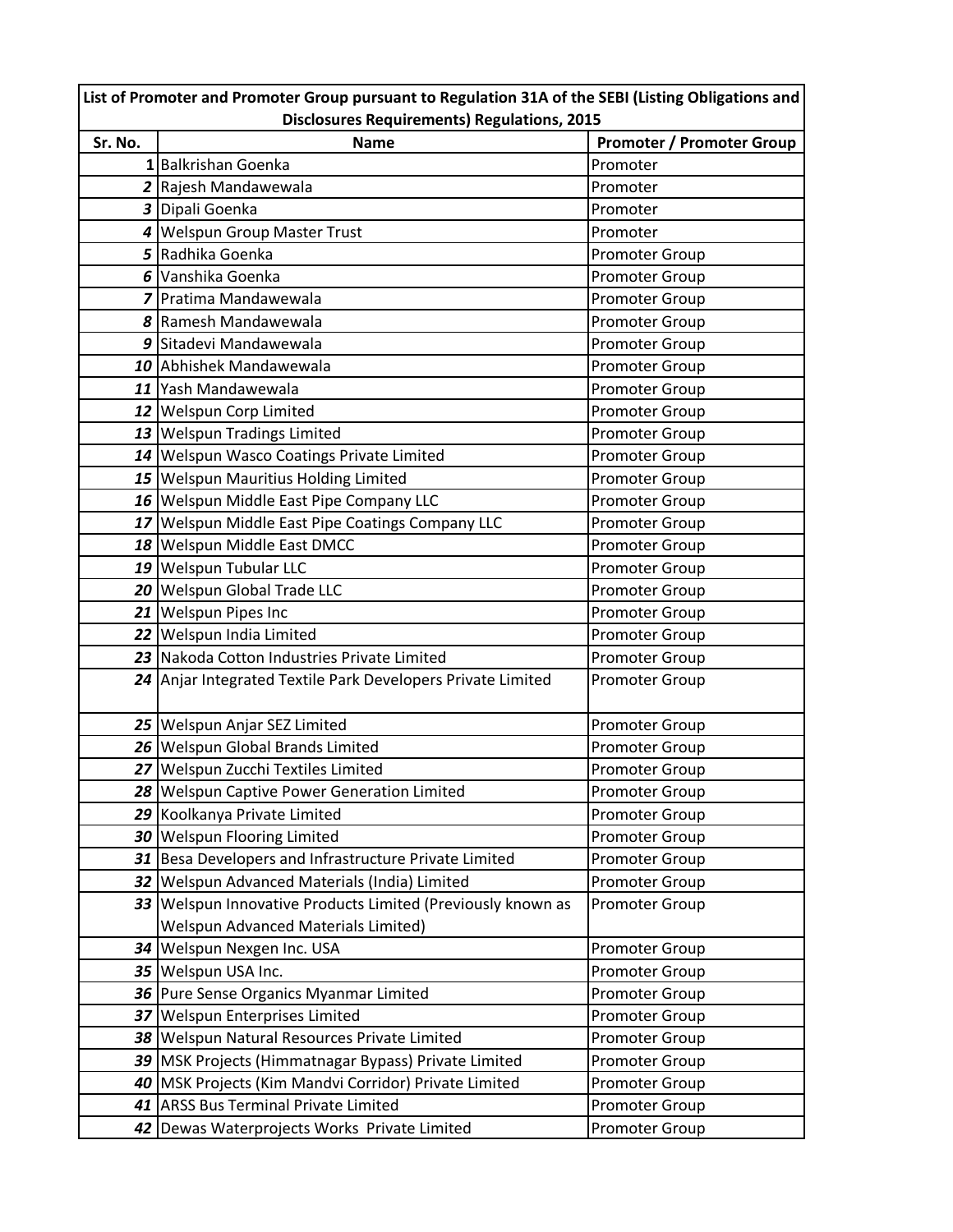| 43 Welspun Build-Tech Private Limited                   | Promoter Group        |
|---------------------------------------------------------|-----------------------|
| 44 Welspun Delhi Meerut Expressway Private Limited      | Promoter Group        |
| 45   MBL (CGRG) Road Limited                            | Promoter Group        |
| 46 MBL (GSY) Road Limited                               | Promoter Group        |
| 47 RGY Roads Private Limited                            | Promoter Group        |
| 48 Corbello Trading Private Limited                     | Promoter Group        |
| 49 Chikhali - Tarsod Highways Private Limited           | Promoter Group        |
| 50 Welsteel Enterprises Private Limited                 | <b>Promoter Group</b> |
| 51 DME Infra Private Limited                            | Promoter Group        |
| 52 Grenoble Infrastructure Private Limited              | Promoter Group        |
| 53 Welspun Sattanathapuram Nagapattinam Road Private    | <b>Promoter Group</b> |
| Limited                                                 |                       |
| 54 Welspun Road Infra Private Limited                   | Promoter Group        |
| 55 Welspun Amravati Highways Private Limited            | Promoter Group        |
| 56 Adani Welspun Exploration Limited (Welspun Natural   | <b>Promoter Group</b> |
| Resources Private Limited holds 35% and is an associate |                       |
| company)                                                |                       |
| 57 Welspun Aunta-Simaria Project Private Limited        | <b>Promoter Group</b> |
| 58 Welspun Infrafacility Private Limited                | Promoter Group        |
| 59 MGN Agro Properties Private Limited                  | Promoter Group        |
| 60 Welspun Realty Private Limited                       | Promoter Group        |
| 61 Dahej Infrastructure Private Limited                 | Promoter Group        |
| 62 Veremente Enterprise Private Limited                 | Promoter Group        |
| 63 Welspun Investments and Commercials Limited          | Promoter Group        |
| 64 Rank Marketing LLP                                   | Promoter Group        |
| 65 Rajlok Diagnostic Systems Private Limited            | Promoter Group        |
| 66 DBG Estates Private Limited                          | Promoter Group        |
| 67 Sequence Apartments Private Limited                  | Promoter Group        |
| 68 Friends Connections Private Limited                  | Promoter Group        |
| 69 Diameter Trading Private Limited                     | Promoter Group        |
| 70 WELSPUN REAL ESTATE AND INFRA DEVELOPERS PRIVATE     | Promoter Group        |
| LIMITED (Formerly Welspun Finholdco Private Limited)    |                       |
|                                                         |                       |
| 71 Astronomical Logistics Private Limited               | Promoter Group        |
| 72 Trueguard Realcon Private Limited                    | Promoter Group        |
| 73 Alphaclarte Multiveneture Private Limited            | Promoter Group        |
| 74 Aryabhat Vyapar Private Limited                      | Promoter Group        |
| 75 Polaire Tradeco Private Limited                      | Promoter Group        |
| 76 Alphaclarte Trading Private Limited                  | Promoter Group        |
| 77 Finetone Realtors Private Limited                    | Promoter Group        |
| 78   Welspun Real Estate Ventures LLP                   | Promoter Group        |
| 79 Welspun Logistics Limited                            | Promoter Group        |
| 80 Methodical Investment and Trading Company Private    | <b>Promoter Group</b> |
| Limited                                                 |                       |
| 81 Welspun Multiventures LLP                            | Promoter Group        |
| 82 Welspun Financial Services Limited                   | Promoter Group        |